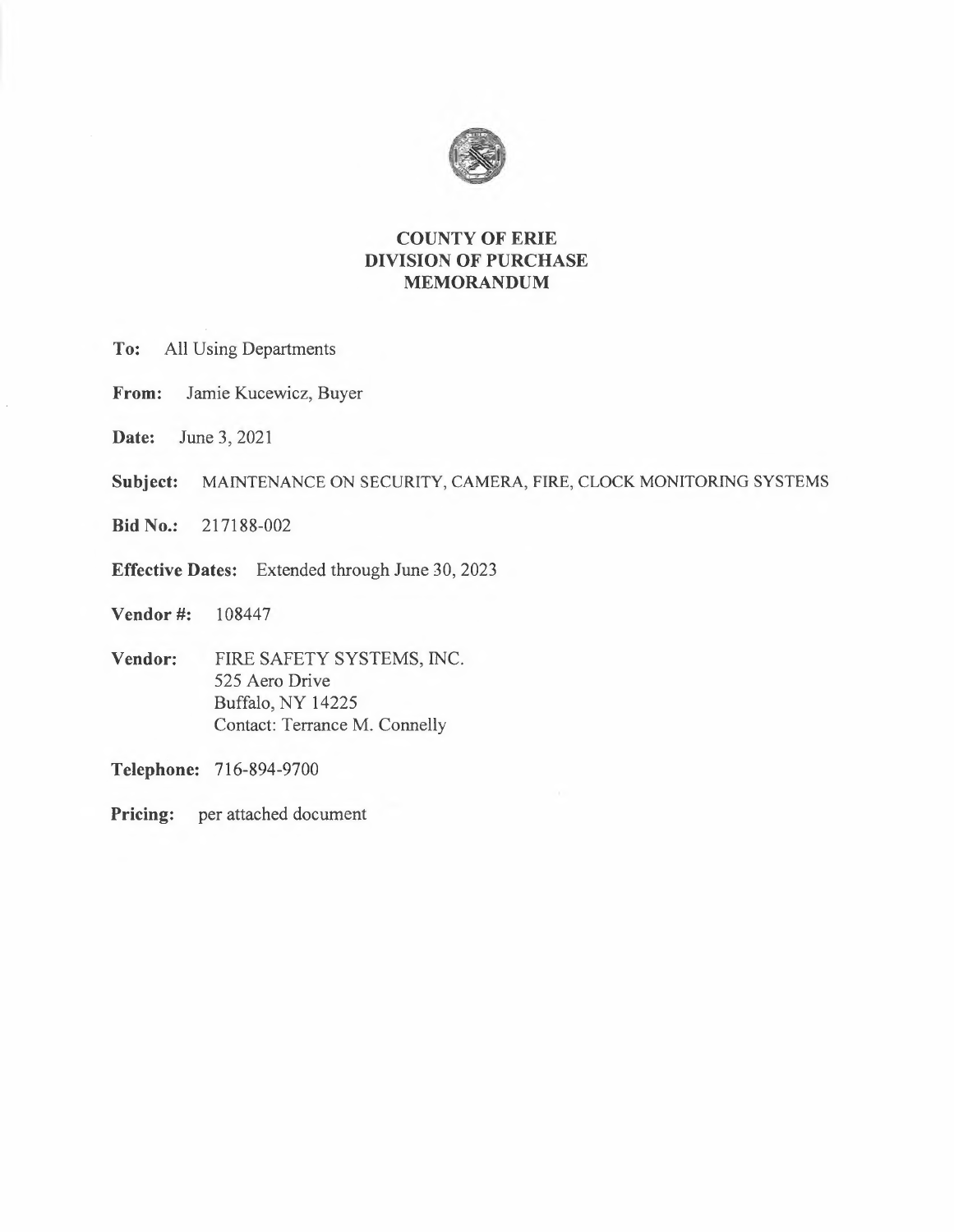

COUNTY OF ERIE **MARK C. POLONCARZ**  COUNTY EXECUTIVE

**DIVISION OF PURCHASE**  VALLIE **M.** FERRARACCIO **DIRECTOR** 

May 24, 2021

Fire Safety Systems, Inc. 525 Aero Drive Buffalo, NY 14225 Attn: Terrance M. Connelly

**Re: Bid #2217188-002 - "Maintenance on Security, Camera, Fire, Clock Monitoring Systems"** 

Dear Mr. Connelly:

The County of Erie wishes to extend this agreement for an additional contract period, through June 30, 2023, under the same prices, terms and conditions as the original agreement.

Extension is provided for per paragraph 26, Page 5 of 6 of the "Instructions to Bidders". This offer is for your immediate consideration and acceptance. Please indicate below whether you agree to extend or do not wish to extend. Please respond **within seven days upon receipt of this request.** 

After approval and execution by the County, a fully signed copy will be returned to you for your files.

Company Name: *\_h~\\_V'~i\_S\_Q\_fdy 0\_y\_s-~=-{e, ~m~S-) \_{ti)\_(... \_*  Yes, I agree to extend No, I do not wish to extend Company Name: Fire Safety Systems, Inc<br>Representative (Please print) Terrance M. Connellyrine: President<br>Signature: *D. Name M. Connelly* Date: 5/27/2021 Company Name: 118200+679095+Cm3<br>Representative (Please print): Terrance M. Connelly Title: s D. Kucewicz **Comments** Sincerely, *r ··-········~··*  J a m e Vallie M. Ferraraccio B u ye r Director of Purchase *--~ \_\_ ;. \_;2C)q\_~*   $\frac{7}{10}$ 

RATH BUILDING• 95 FRANKLIN STREET• BUFFALO, **N.Y. •** 14202 • OFFICE: (716) 858-6395 • FAX: (716) 858-6465 • WWW.ERIE.GOV

DATE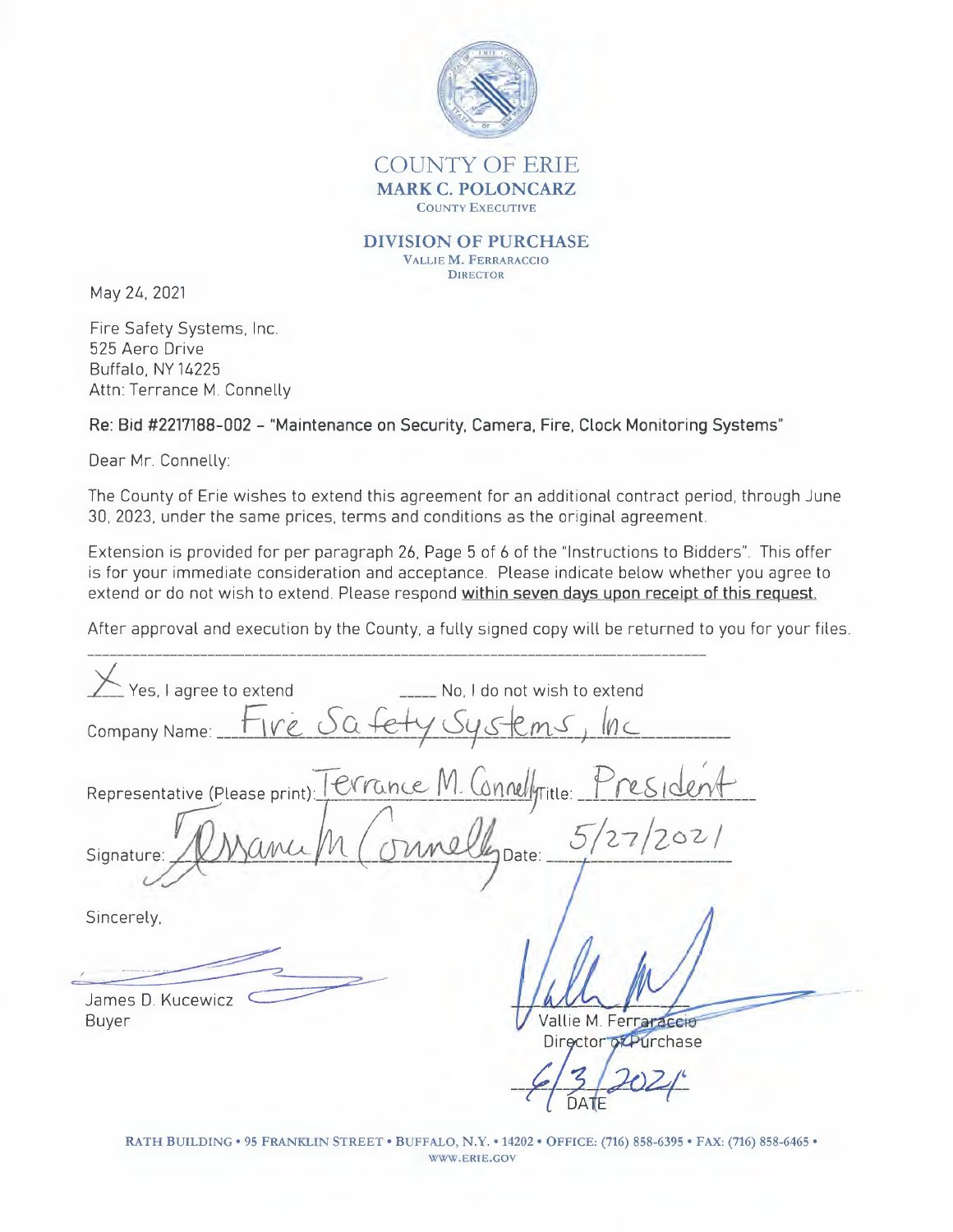

#### **COUNTY OF ERIE MARK C. POLONCARZ COUNTY EXECUTIVE DIVISION OF PURCHASE INVITATION TO BID**

Bids, as stated below, will be receiyed and publicly opened by the Division of Purchase in accordance with the attached specifications. FAX bids are unacceptable. Bids must be submitted in a sealed envelope to:

> County of Erie Division of Purchase Attention: James D. Kucewicz, Buyer (716) 858-6336 95 Franklin Street, Room 1254 Buffalo, New York 14202-3967

**NOTE: Lower left hand corner of envelope MUST indicate the following:**  Bl D NUMBER: --=2"--' 1--'-- 7-'-18=8.\_-=00=2"------------------

BID NUMBER: 217188-002<br>
OPENING DATE: June 12, 2017 TIME: 11:00AM

FOR: Maintenance on Security. Camera. Fire, Clock Monitoring Svstems

NAME OF BIDDER:--------~-

FIRE SAFETY SYSTEMS 525 AERO DRIVE SUITE 200 BUFFALO NY 14225

If you are submitting other Invitations to Bid, each bid must be enclosed in a separate envelope.

Following EXHIBITS are attached to and made a part of the bid specifications, and part of any agreement entered into pursuant to this Invitation to Bid:

EXHIBIT "A" - Assignment of Public Contracts EXHIBIT "B" - Purchases by Other Local Governments or Special Districts EXHIBIT "C" - Construction/Reconstruction Contracts EXHIBIT "O" - Bid Bond (Formal Bid) N/A EXHIBIT "E" - Bid Bond (Informal Bid)<br>
X EXHIBIT "EP" - Equal Pay Certification<br>
X EXHIBIT "EP" - Equal Pay Certification  $X$  EXHIBIT "EP" - Equal Pay Certification<br> $X$  EXHIBIT "F" - Standard Agreement  $X$  EXHIBIT "G" - Non-Collusive Bidding Certification X EXHIBIT "H" - MBE/ WBE Commitment \_x\_ EXHIBIT "IC" - Insurance CLASSIFICATION **"A"**  EXHIBIT "P" & EXHIBIT "PBI" - Performance Bond **EXHIBIT "Q"** - Confined Space Program Certification<br> **X** EXHIBIT "PW" - NYS Prevailing Wage

(Rev. 1/00)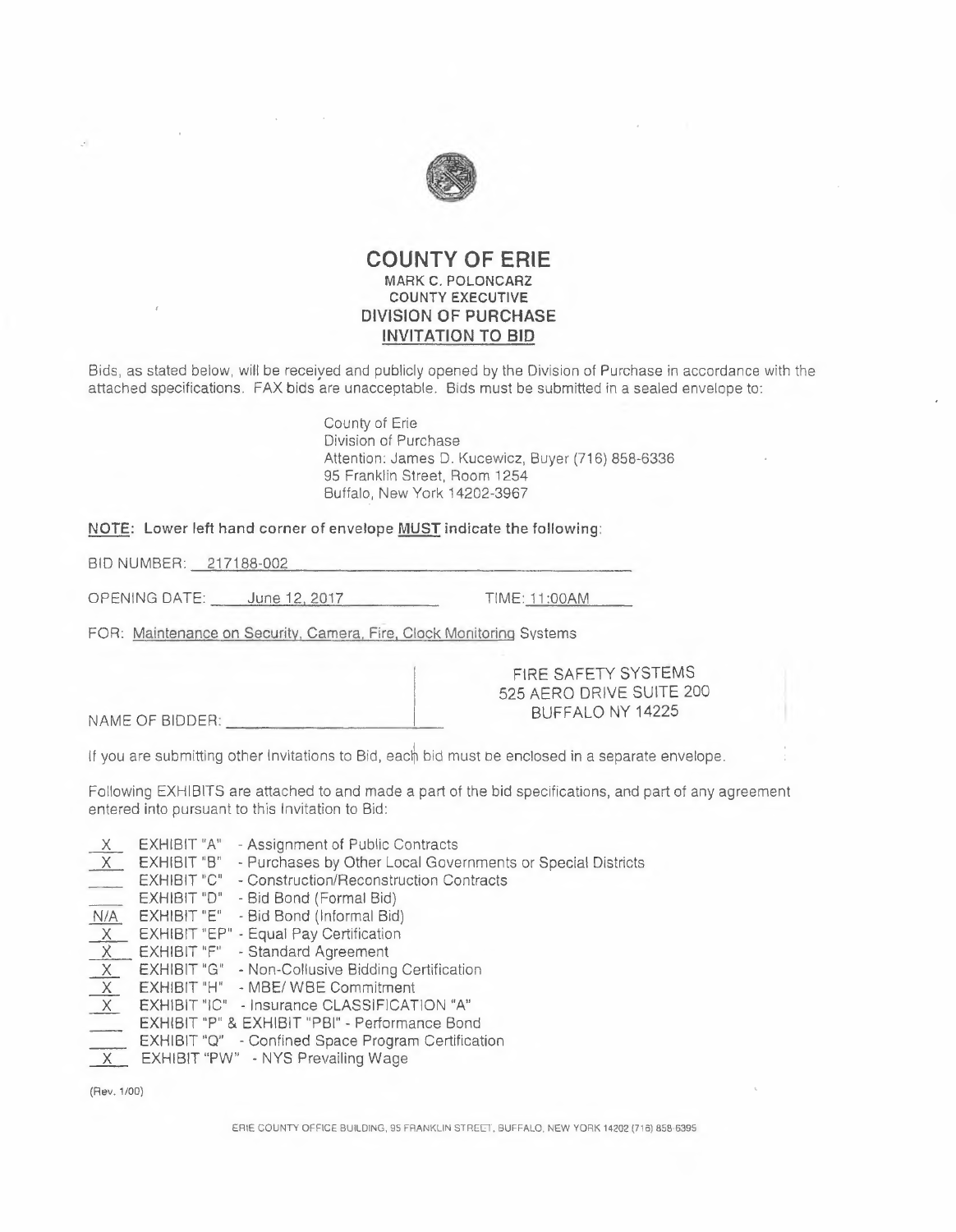Page 2 of 6 Pages

#### **County of Erie DIVISION OF PURCHASE BID SPECIFICATIONS**  Bid No. 217188-02

Ship to: Attention: Address:

Ship Via: CW Date Required at Destination: ASAP

| <b>ITE</b><br>M<br>NO. | QU<br>AN-<br>TITY | <b>U/M</b>                                 | CATALOG NO./DESCRIPTION                                                  | UNIT<br>PRICE | <b>TOTAL</b><br><b>PRICE</b> |
|------------------------|-------------------|--------------------------------------------|--------------------------------------------------------------------------|---------------|------------------------------|
|                        |                   |                                            | Vendor will provide maintenance, emergency service and monitoring        |               |                              |
|                        |                   |                                            | for various systems at the Buffalo and Erie County Library locations     |               |                              |
|                        |                   |                                            | per the attached specifications.                                         |               |                              |
|                        |                   |                                            |                                                                          |               |                              |
|                        |                   |                                            | Term of contract is July 1, 2017 through June 30, 2019                   |               |                              |
|                        |                   |                                            | A pre-bid walk-through will be held on Thursday, June 1, 2017 at 9:00am. |               |                              |
|                        |                   |                                            | It will begin at the Ellicott Street entrance to the Central Library,    |               |                              |
|                        |                   |                                            | 1 Lafayette Square, Buffalo, NY 14203,                                   |               |                              |
|                        |                   | and may proceed to other branch logations. |                                                                          |               |                              |
|                        |                   |                                            | Please contact Chip Campbell at                                          |               |                              |
|                        |                   |                                            | (716) 858-7185 or campbellc@buffalolib.org                               |               |                              |
|                        |                   |                                            | with any questions in regard to the specifications of this bid.          |               |                              |
|                        |                   |                                            |                                                                          |               |                              |

**NOTE:** Bid results cannot be given over the phone. All requests for bid results should be submitted in writing or faxed to:

**ERIE COUNTY DIVISION OF PURCHASE**  Freedom of Information Officer 95 Franklin Street, Rm. 1254 Buffalo, NY 14202<br>FAX #: 716/858-6465 FAX #: **716/858-6465 ,**  95 Franklin Street, Rm. 1254<br>Buffalo, NY 14202<br>FAX #: 716/858-6465<br>NAME OF BIDDER FIRE SAFETY SYSTEMS /NC. 525 AERS DRIVE

(Aev. 9/95) · **Pv¼. ~ ~4\,.4 N~** *\j~A!*  ERIE COUNTY OFFICE BUILDING, 95 FRANKLIN STREET, BUFFALO, NEW YORK 14202 (716) **8\$8-6395**  *'If--¿\_ ê'::>*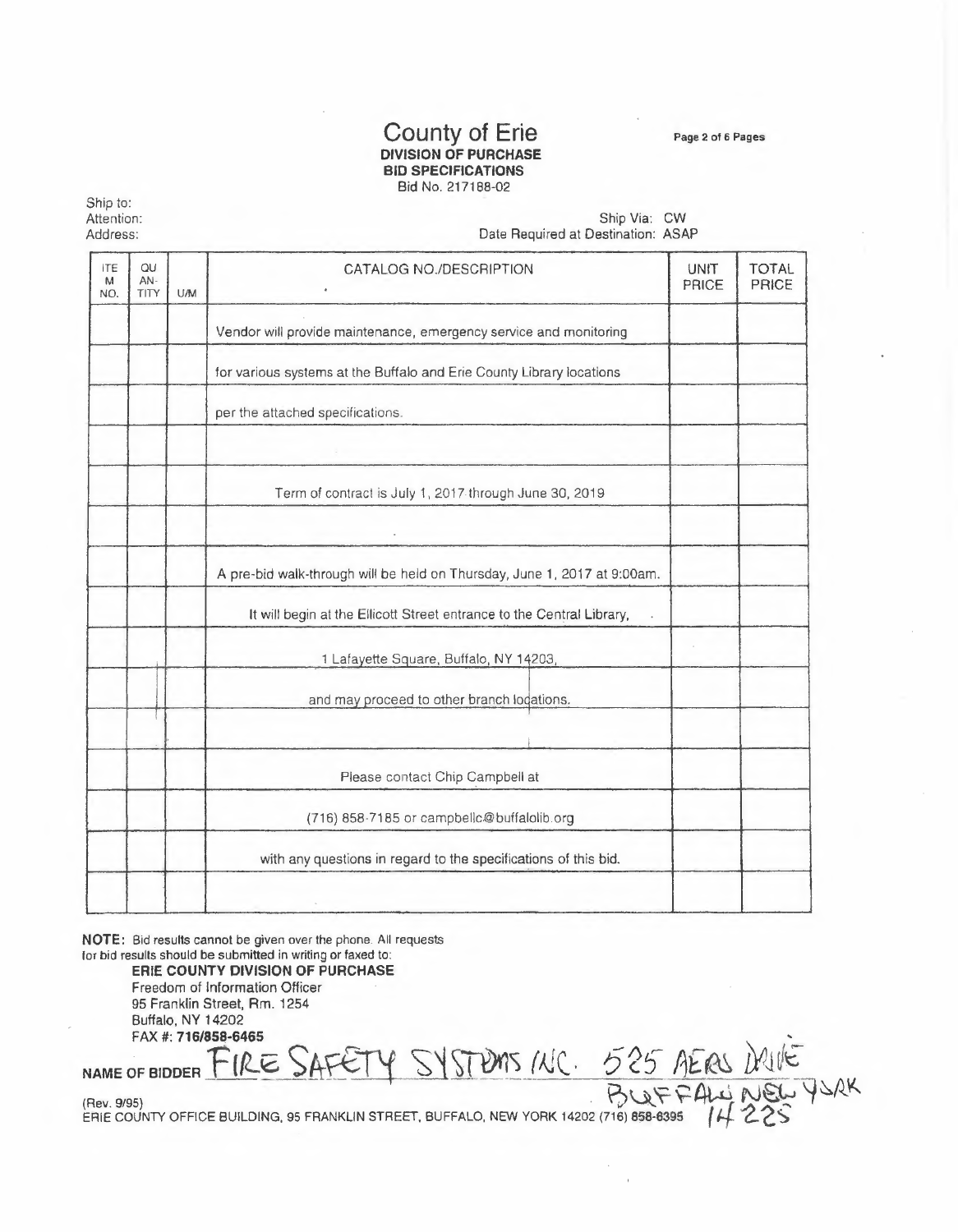## **County of Erie DIVISION OF PURCHASE NON-COLLUSIVE BIDDING CERTIFICATION**

By submission of this bid, each bidder and each person signing on behalf of any bidder certifies, and in the casa of a joint bid each party thereto certifies as to Its own organization, under penalty of perjury, that to the best of his knowledge and belief:

(1) tne prices in this bid have been arrived at independently without collusion, consultation, communication, or agreement, for the purpose of restricting competition, as to any matter relating to such prices with any other bidder or any competitor;

(2) unless otherwise required by law, the prices which have been quoted in this bid have not been knowingly disclosed by the bidder and will not knowingly be disclosed by the bidder prior to opening, directly or indirectly, to any other bidder or to any competitor; and

(3) no.attempt has been made or will be made by the bidder to induce any other person, partnership or · corporation to submit or not to submit a bid for the purpose of restricting competition.

**NOTICE** 

(Penal Law, Section 210.45)

IT IS A CRIME, PUNISHABLE AS A CLASS A MISDEMEANOR UNDER THE LAWS OF THE STATE OF NEW YORK. FOR A PERSON, IN AND BY A WRITTEN INSTRUMENT, TO KNOWINGLY MAKE A FALSE STATEMENT, OR TO MAKE A FALSE STATEMENT, ORTO MAKE A STATEMENT WHICH SUCH PERSON DOES NOT BELIEVE TO BE TRUE.

| I HUE.                                                          |  |  |  |  |  |  |
|-----------------------------------------------------------------|--|--|--|--|--|--|
| <b>BID NOT ACCEPTABLE WITHOUT FOLLOWING CERTIFICATION:</b>      |  |  |  |  |  |  |
| Affirmed under penalty of perjury this 4 day of TUNE<br>$-20/7$ |  |  |  |  |  |  |
| TERMS 290 NRT 30 DELIVERY DATE AT DESTINATION JULY 1            |  |  |  |  |  |  |
| FRAMMANE EIRE SAFETY SYSTEMS INC                                |  |  |  |  |  |  |
| ADDRESS 525 AERO DRIVE                                          |  |  |  |  |  |  |
| BURFALO NEW YORK ZIP 14225                                      |  |  |  |  |  |  |
| AUTHORIZED SIGNATURE Mengence M. Connelli                       |  |  |  |  |  |  |
| TYPED NAME OF AUTHORIZED SIGNATURE                              |  |  |  |  |  |  |
| TELEPHONE NO. 716-894-9700                                      |  |  |  |  |  |  |
|                                                                 |  |  |  |  |  |  |

(Rev.1/2000)

ERIE COUNTY OFFICE BUILDING, 95 FRANKLIN STREET, BUFFALO, NEW YORK 14202 (716) 858-6395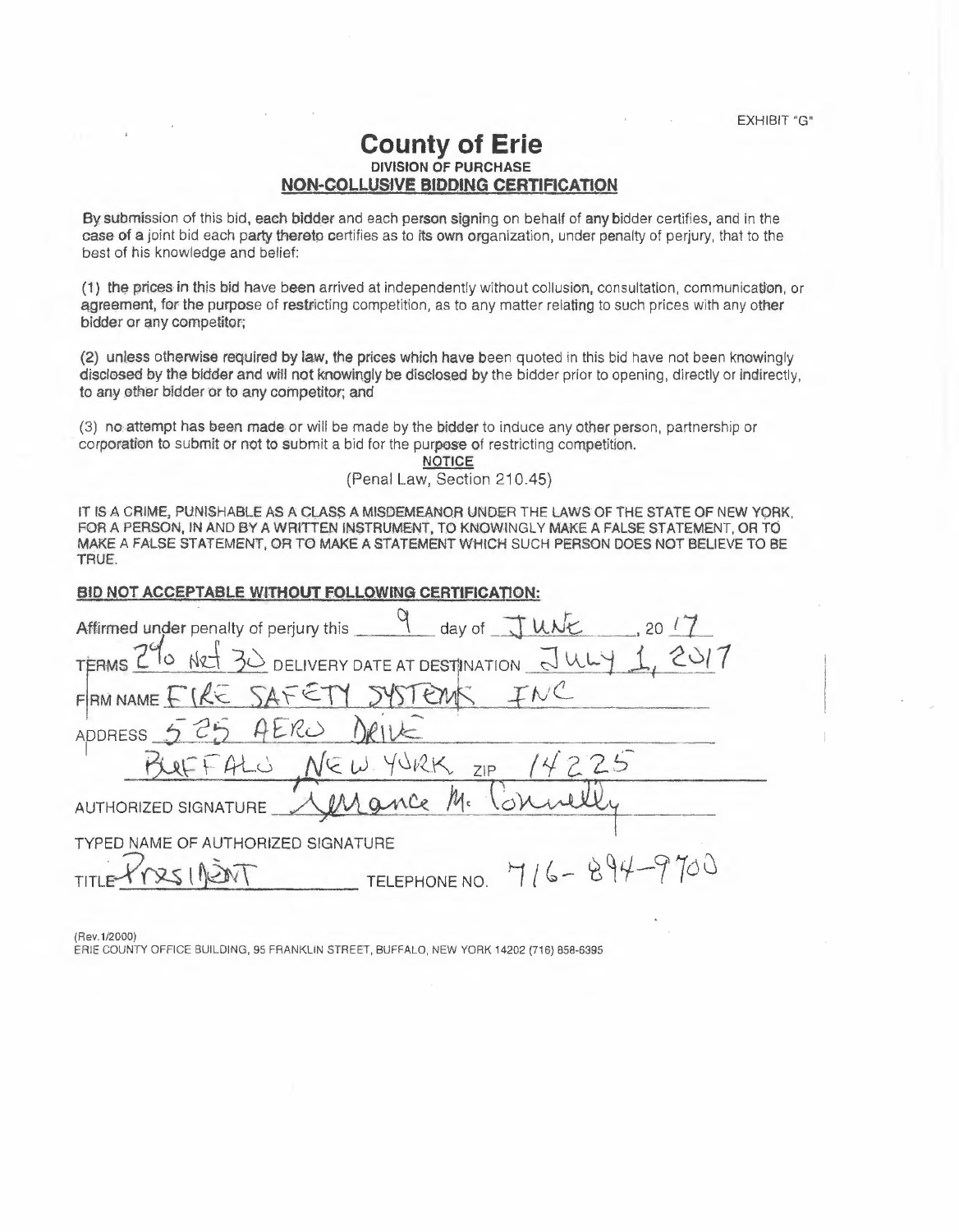#### SPECIFICATIONS

#### FIRE, SECURITY, CLOCKS & MONITORING FOR THE BUFFALO & ERIE COUNTY PUBLIC LIBRARY SYSTEM INCLUDING MAIN BRANCH AND ALL 8 CITY OF BUFFALO BRANCHES REQUIREMENTS: Maintenance, Service and Monitoring Agreement

#### Quotation Includes:

Maintenance, Emergency Service and Monitoring for all listed systems at all listed locations. Maintenance includes annual testing and inspection of all systems including cleaning of motion detectors, beam detectors, duct detectors and smoke detectors to be cleaned semi-annually. 24 hour emergency service requires response within 2 hours of call.

- 1. Edwards EST3 Network Certification Current factory certified technicians' certificate required. (Will be verified)
- 2. Silent Knight Regency factory trained technicians. (Will be verified)
- 3. Alliance Access Control System experienced technicians. (Will be verified)
- 4. Business certification from ENTRAPASS GLOBAL with factory training for technicians (Will be verified)
- 5. Business certification from EXACQVISON ENTERPRISE with factory training for technicians (Will be verified)
- 6. Listed with TYCO INTERNATIONAL
- 7. Business certification from Kantech EntraPass Global Edition with training for technicians (Will be verified)
- 8. Business certification from ExacqVision Enterprise Software with training for technicians (Will be verified)
- 9. Local stocking of all system components. (Will be verified)
- <sup>1</sup>O. Replacement of all defective components including, but not limited to control panels, clocks, keypads, DVR's, detectors, cameras, batteries AT NO ADDITIONAL CHARGE, even if damaged by lightening.
- <sup>1</sup>î. All system programming including software upgrades and the additions/deletions of user code AT NO ADDITIONAL CHARGE, even if damaged by lightening.
- î 2. Monitoring of all systems at all locations includes all alarms, opening and closing, failure to arm system, emergency elevator 2 way communication, monthly activity reports and emergency reports as requested by the facility. Individual calling list by building for notifications.
- 13. Repairs to all system wiring including internal telephone cables, jacks, conduit and wiring.
- 14. All quantities and components listed are approximate. It is understood that all components connected to all systems listed are included regardless of listed quantities.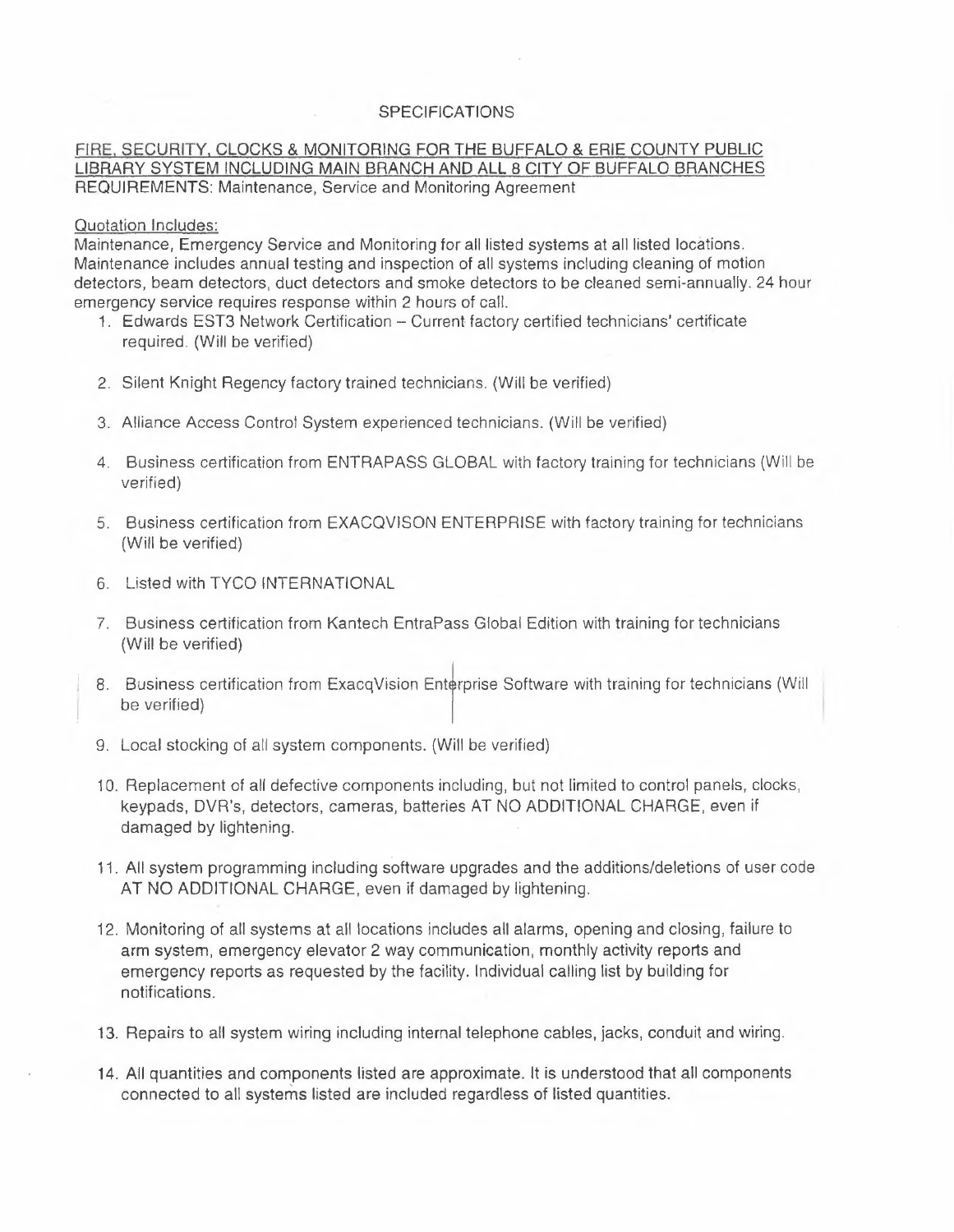- 15. All labor required for service, repairs or replacement of system is included. Labor provided during normal working hours Monday through Friday 8:00 am to 5:00 pm. Emergency service labor provided within 2 hours of request. After hours emergency labor must be available when requested. Fire Alarm Systems inspection to be completed when the buildings are not open to the public. Labor to perform inspection testing and cleaning during non-public hours is included in this quotation. Labor to periorm inspections or work that would be disruptive during open hours will be provided during non-public hours is included in this quotation.
- 16. Contractor is hereby alerted that the branches are presumed to contain and that the Central Library does contain asbestos containing material. Many of these materials are documented in an inventory report which resides in the office of the Maintenance Supervisor. The inventory report is accompanied by a Management Plan which outlines procedures working with/around asbestos containing materials. It is not the intent of these documents, unless otherwise noted, to do asbestos abatement. The contractor is to avoid disruption of asbestos containing materials wherever possible. However, the contactar must follow the safety procedures outlined in the Management Plan, as well as all applicable codes and regulations pertaining to asbestos in performing the scope of work:
- 17. Successful bidders are responsible for all permits, licensing, and monitoring fees charged by local municipalities and will pay any fines due to equipment malfunctions/false alarms.

General Information

- A) Any Service to the systems must be performed by factory certified technicians to ensure the integrity and listings of both systems are maintained.
- **B)** The contractor assumes all associated liabilities and risks when performing maintenance to the contractor assumes all associated liabilities and risks when perf<br>the Library's Security, Camera, Fire, and Clock Monitoring Systems. **the Library's Security, Camera, Fire, and Clock Monitoring Systems.**<br>**C)** The County reserves the right to terminate (60 day written notice) at any time, for any reason,
- or suspend any part of the services described herein when conditions change, operation of a County facility reduced or discontinued or other similar circumstances take place. In the event of such termination suspension, payments for services shall suspend without penalty.
- **D**) The Contractor shall inspect, test, clean, adjust and repair or replace all system devices and components to maintain proper system operation and integrity per NFPA 72 Standards. All manual initiated devices shall be activated and alarm verified at the main panel. All automatic sensing devices shall be cleaned and initiated and their alarm signal verified at the main panel. All audible and visual alarm devices shall have their operation verified. Audible devices are to be tested at times to minimize occupant disruptions, coordinate with Facility Stationary Engineers
- **E)** Repair and Replacement: The Contractor shall provide all repair labor and materials to maintain the Security, Camera, Fire. Clock. and Monitoring Systems in operable condition. The intent is to ensure the entire system is maintained in operating condition and downtime is limited. The Contractor will be responsible all listed and associated equipment in addition to software.
- .E} Newly installed equipment repair and replacement shall be fully covered under this contract.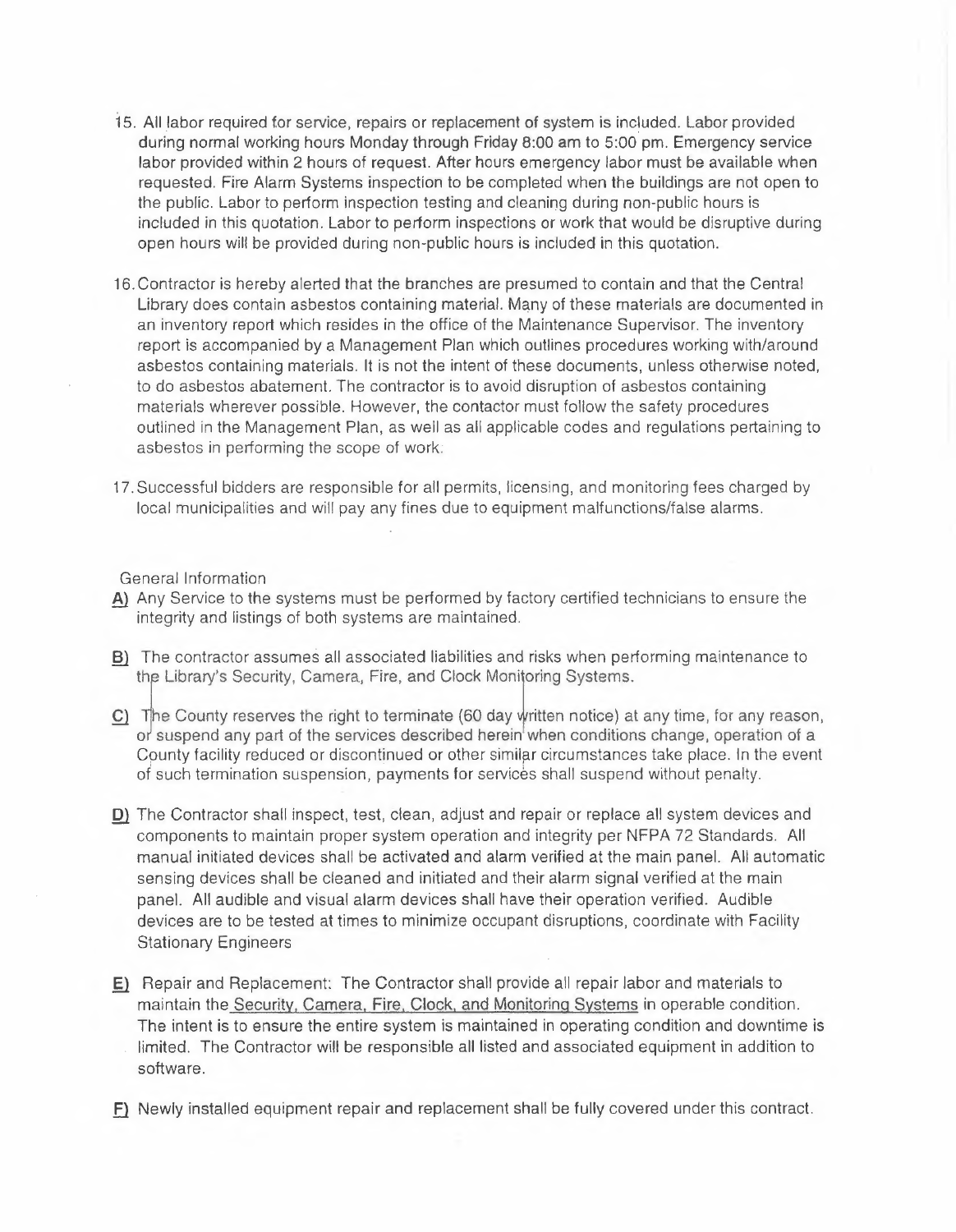# **BUFFALO & ERIE COUNTY LIBRARY - MAIN LIBRARY**

i.

 $\mathbb{R}^n$  . <br> <br>  $\label{eq:R1} \mathbb{R}^n \times \mathbb{R}^n$ 

| <b>QUANTITY</b> | <b>MODEL</b>        | <b>DEVICE</b>                         |
|-----------------|---------------------|---------------------------------------|
| $\mathbf{2}$    | <b>Edwards EST3</b> | Fire Alarm Control Panels - Networked |
| $\mathbf{1}$    | Pyrotrol 115V       | Fire Alarm Control Panels - Networked |
| $\overline{4}$  | Edwards EST3        | Signal Expanders                      |
| 182             | <b>Edwards EST3</b> | <b>Address Smoke Detectors</b>        |
| 148             | Pyrotrol            | <b>Smoke Detectors</b>                |
| 6               | Pyrotrol            | <b>Beam Detectors</b>                 |
| 3               | Edwards EST3        | <b>Beam Detectors</b>                 |
| 3               | Edwards EST3        | <b>Duct Detectors</b>                 |
| 13              | Pyrotrol            | <b>Duct Detectors</b>                 |
| 23              | <b>Edwards EST3</b> | <b>Heat Detectors</b>                 |
| 70              | Chemtron            | <b>Heat Detectors</b>                 |
| 28              | Pyrotrol            | <b>Pull Stations</b>                  |
| 11              | Edwards EST3        | <b>Pull Stations</b>                  |
| 45              | Pyrotrol            | Horns                                 |
| 10              | Pyrotrol            | Horn/Strobes                          |
| 67              | <b>Edwards EST3</b> | Horn/Strobes                          |
| 35              | <b>Edwards EST3</b> | <b>Strobes</b>                        |
| 2               | Pyrotrol            | Annunciators                          |
| $\mathcal{L}$   | Gamewell            | <b>Gamewell Municipal Box</b>         |
| 13              | <b>Edwards EST3</b> | Monitor Module - Sprinkler            |
| 9               | <b>Edwards EST3</b> | <b>Control Relay</b>                  |
| 16              | <b>Edwards EST3</b> | Power Relay                           |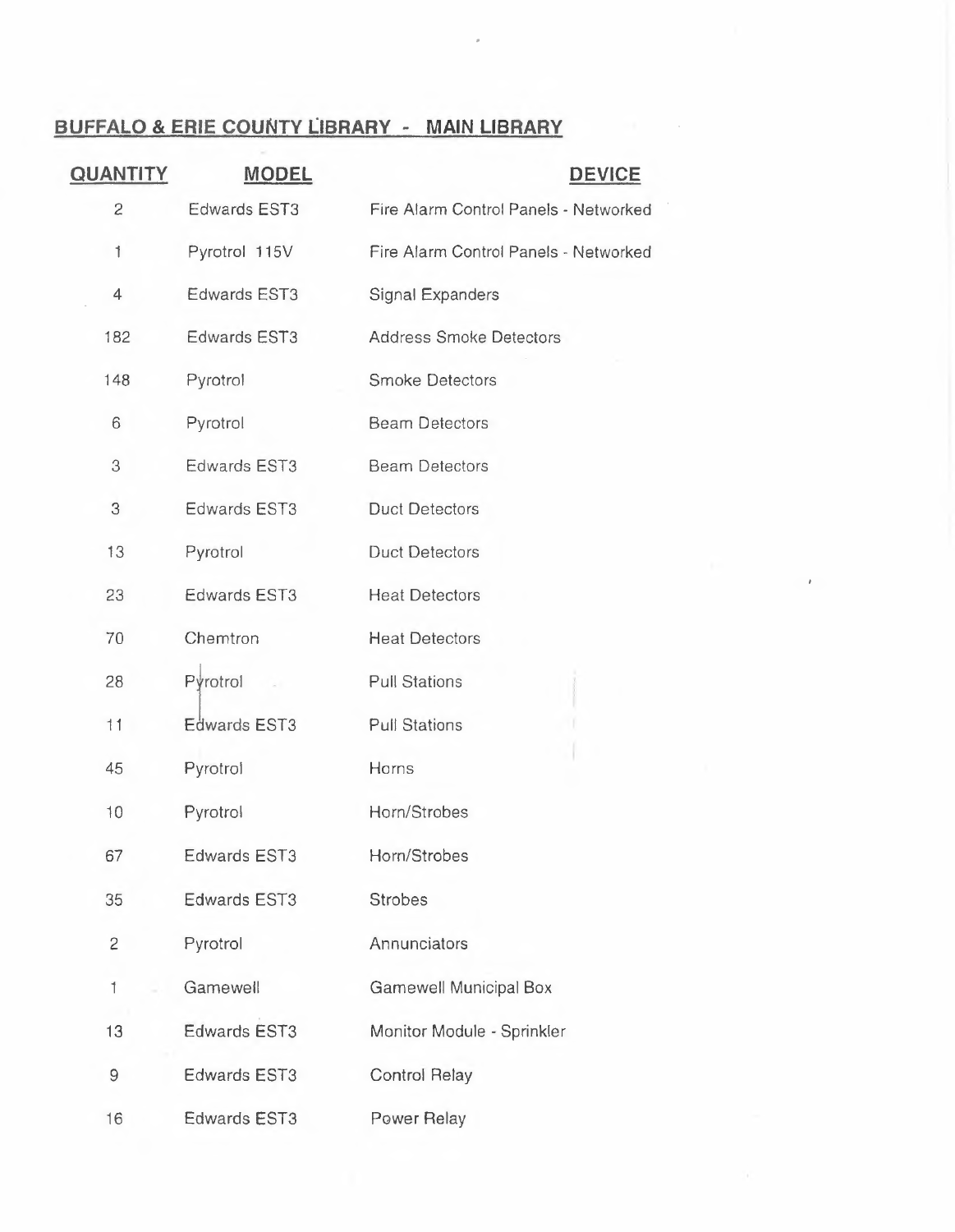# **BUFFALO & ERIE COUNTY LIBRARY - MAIN LIBRARY**

# **Clock System**

- 1 Master Clock<br>64 120 Volt Sync
	- 120 Volt Sync 12" Wall Clocks With Correction
- 12 120 Volt Sync Executive Clocks With Correction

Note: Repair of Clocks Includes Cost Of Movement Replacement

# **PA System**

|                | <b>Rauland Telecenter Rac</b>                                                                   |
|----------------|-------------------------------------------------------------------------------------------------|
| 2              | Biamp MPA 250                                                                                   |
| 1              | MACFi - MPC Mackenzie - Enhanced MPeg Audio Record /<br><b>Play Station</b>                     |
| 1              | Biamp CMA 30                                                                                    |
| $\overline{1}$ | Denon DN-T625 CD/Cassette Combo Deck                                                            |
| 1              | Interm PT-91075D Stereo Tower                                                                   |
| $\mathbf{1}$   | Microphone                                                                                      |
| 40             | Speakers                                                                                        |
|                | <b>Security System</b>                                                                          |
| 3              | Network Silent Knight Regency Control Communications With<br>Batteries & Expanders, 4800 Series |
| 19             | Silent Knight Regency Keypads                                                                   |
| $\mathbf{1}$   | <b>Printer With Interface Control</b>                                                           |
| 50             | <b>Panic Switches</b>                                                                           |
| 46             | <b>Door Contacts</b>                                                                            |
| 5              | Overhead Garage Door Contacts                                                                   |
| 22             | <b>Motion Detectors</b>                                                                         |
| 9              | Magnetic Locks                                                                                  |
| 6              | <b>Exit Devices</b>                                                                             |
| 12             | <b>Wireless Receivers</b>                                                                       |
| 25             | Access Keypads                                                                                  |
| $\mathbf{1}$   | Elevator Telephone                                                                              |
| $\mathbf{1}$   | 4 Station Intercom System                                                                       |
| 1              | <b>Wireless Alarm Transmitter</b>                                                               |

1 Water Monitoring System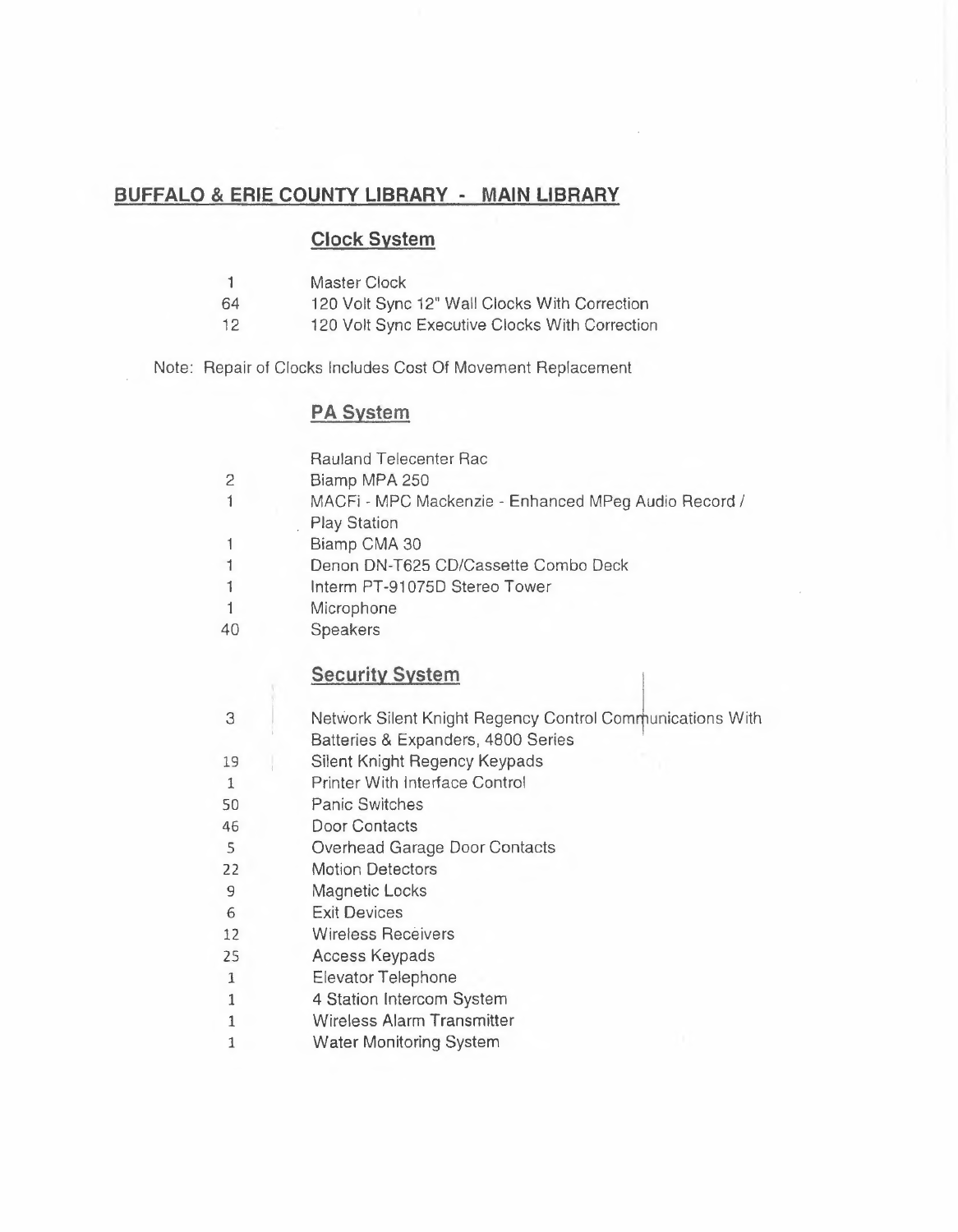# **BUFFALO & ERIE COUNTY LIBRARY - MAIN LIBRARY**

## **Access System**

- $\mathbf{1}$ Access System Server - Network
- $\mathbf{1}$ Access System Client Computer - Network
- 1 Access System Alliance Software Network
- 5 Access System Alliance Control Panels Network
- 16 Alliance Card Readers
- 16 Door Strikes
- 5 Alliance LCD Keypads
- 2 Motion Detectors
- 16 Door Contacts
- KT-400 4-Ooor AGU, Power Supply, Enclosure, RS485  $\mathbf{1}$

# **Camera System**

- 4·
- 5 NVR - Network
- 5 DVR's - Network
- 4 Carnera Power Supplies
- 4 19" Color Monitors
- 3 14" Color Monitors
- 2 Monitors Quads
- 5 Monitor Switchers
- 6 Exterior Digital Color Camera With Pan. Tilt & Zoom Lens Control
- 68 Interior Digital Color Camera With Pan, Tilt & Zoom Lens Control
- 52 Interior Color Cameras - Analog
	- Network IP Cameras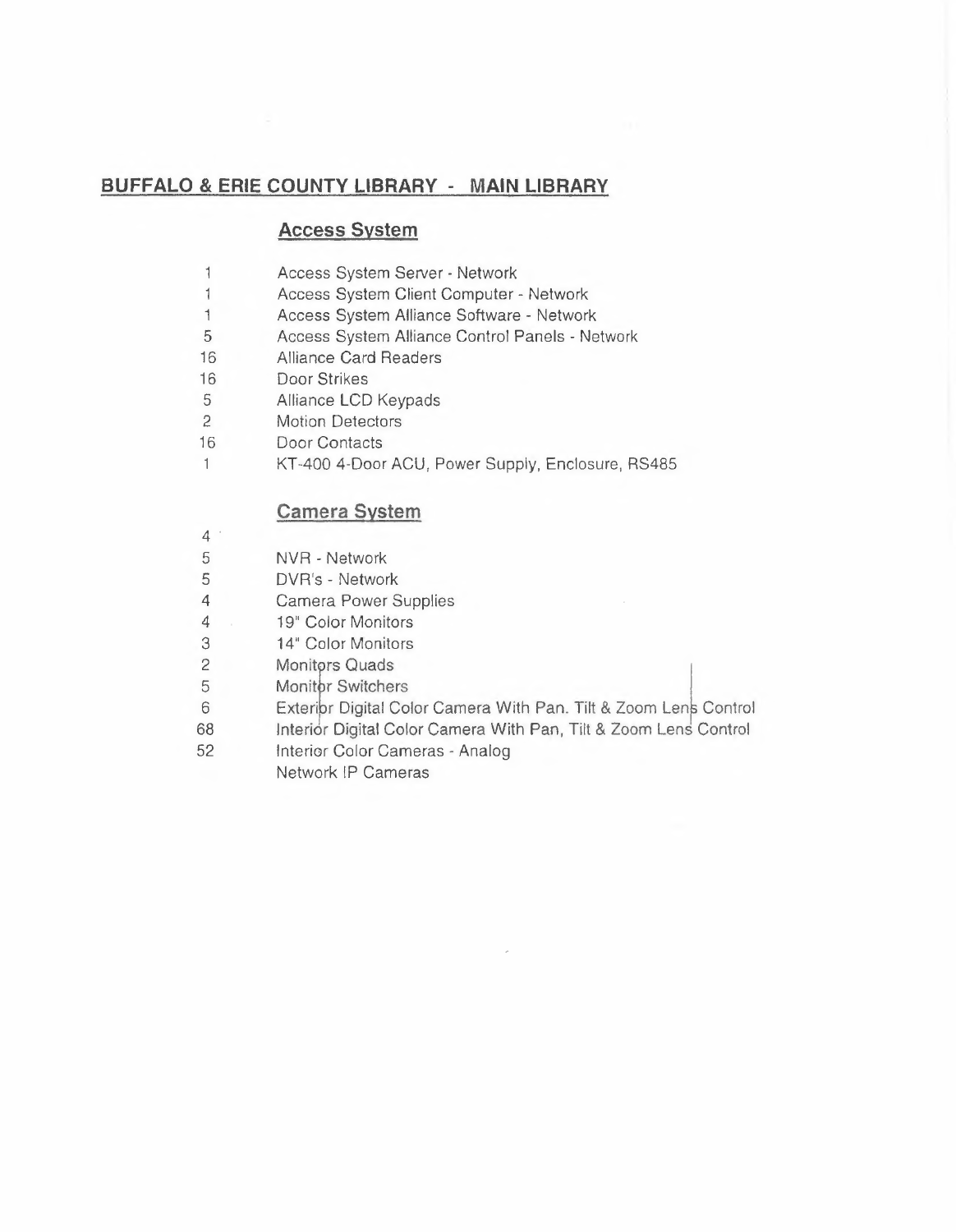# **Frank Merriweather Library**

#### **Security**

- $\mathbf{1}$ Silent Knight Security Control Panel
- 2 Silent Knight Keypads
- 6 Door Contacts
- 9 Motion Detectors
- $\mathbf{1}$ Panic Alarm
- $\mathbf{1}$ High Water Alarm
- Interior Siren  $\mathbf{1}$
- $\mathbf{1}$ Exterior Siren

## **Camera System**

- 2 Network NVR
- 1 Power Supply
- 23 Network Cameras

## **Telephone System**

- Panasonic Control/Switch  $\mathbf{1}$
- 4 Panasonic Telephones
- 1 Power Supply

#### **Fire Alarm System**

- $\mathbf{1}$ Fire Alarm Control Panel - Addressable
- $\mathbf{1}$ Remote Annunciator
- 8 Pull Stations
- 51 Smoke Detectors
- 6 Heat Detectors
- 12 Audio Visuals
- 4 Visual Signals
- 4 Relays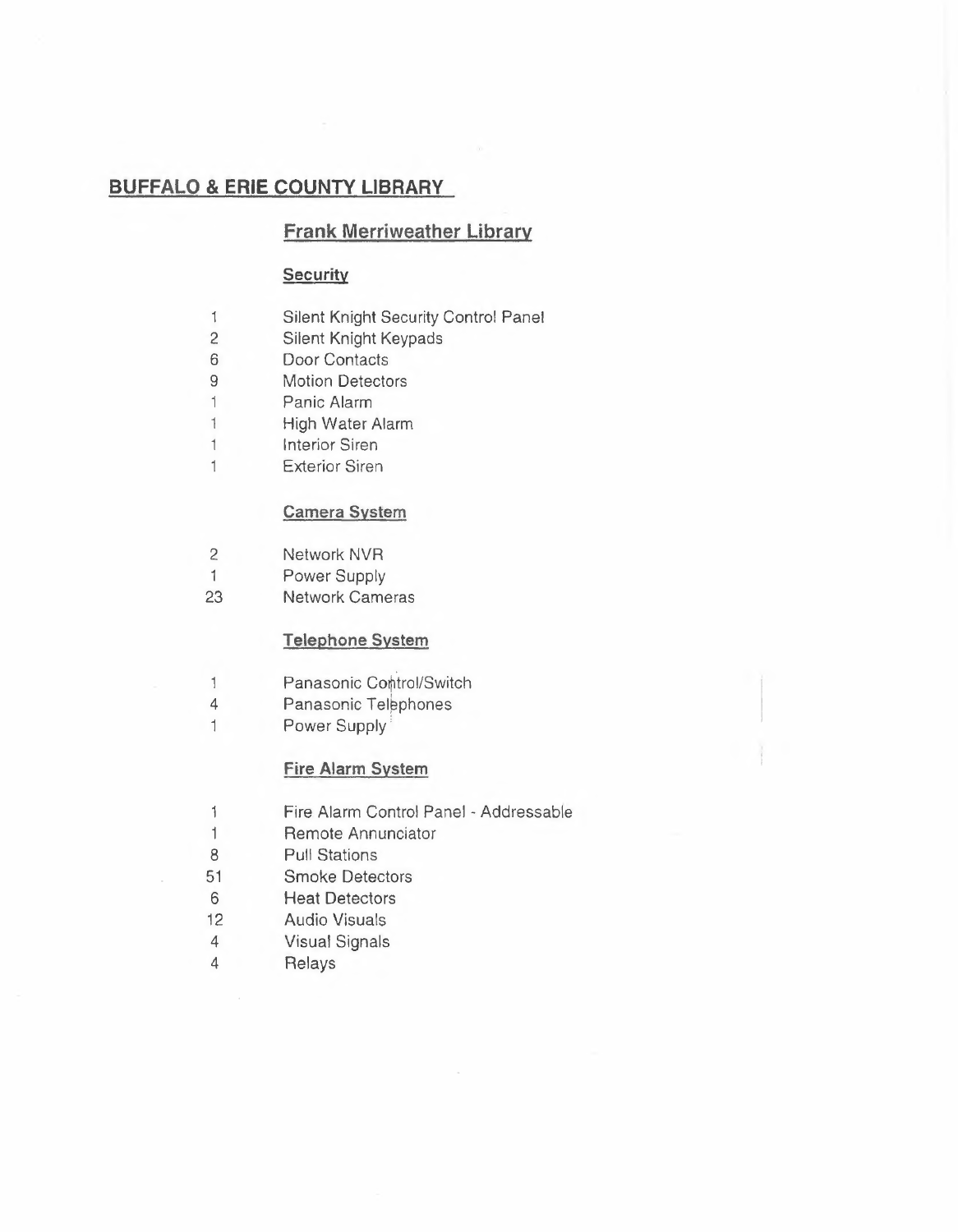## **Crane Library**

- 1 Silent Knight Regency Control Panel With Communicator And Battery
- 1 Silent Knight Regency Keypads
- 4 Motion Detectors
- 4 Door Contacts
- 1 Panic Switch
- 1 Temperature Switch
- 1 High Water Switch
- 1 Central Station Monitoring
- 1 RJ31x Jack
- 1 Interior Siren
- 1 Interior Camera With Lens And Mounting Bracket
- 1 Monitor
- 1 Power Supply With Audible Signals
- 1 Fire Alarm Control Panel
- 4 Pull Stations
- 2 Heat Detectors
- 4 Audio Visuals

1

# **Dudley Library**

- Silent Knight Regency Control Panel With Communicator And Battery
- 1 Silent Knight Regency Keypads
- 1 DVR - Network
- 1 Camera Power Supply ,
- 15 Analog Cameras
- 3 Motion Detectors
- 5 Door Contacts
- 1 Panic Switch
- 1 Temperature Switch
- 1 Central Station Monitoring
- 1 RJ31x Jack
- 1 Interior Siren
- 1 Fire Alarm Control Panel, Battery backup Auxiliary Functions,
- Municipal Connection
- 6 Smoke Detectors
- 4 Heat Detectors
- 3 Pull Stations
- 3 Audio Visuals Signals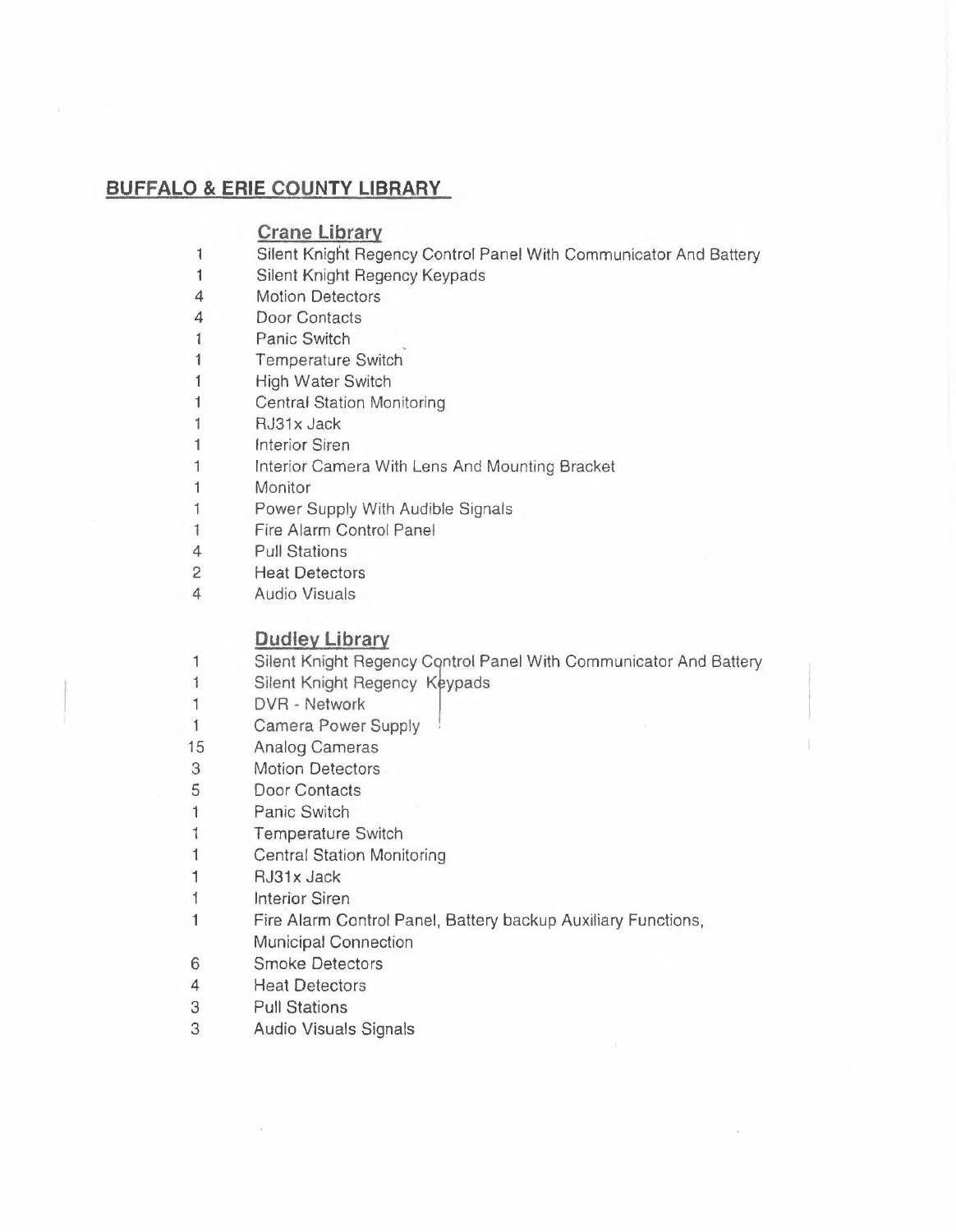#### **East Clinton Library**

- 1 Silent Knight Regency Control Panel With Communicator And Battery
- 1 Silent Knight Regency Keypads
- 3 Motion Detectors
- 3 Door Contacts
- 1 Panic Switch
- 1 Temperature Switch
- 1 Exterior Siren With Tamper Switch
- 1 Central Station Monitoring
- $1$  RJ31 $x$  Jack
- 1 **Interior Siren**
- 1 Fire Alarm Control Panel
- 3 Pull Stations
- 4 Heat Detectors
- 3 Audio Visuals

#### **East Delavan Library**

- $\mathbf{1}$ Silent Knight Regency Control Panel With Communicator And Battery
- 1 Silent Knight Regency Keypads
- 2 Motions Detectors
- 2 Door Contacts
- Panic Switch  $\mathbf{1}$
- 1 Temperature Switch
- 1 Central Station Monitoring
- 1 Interior Siren
- 1 Monitor With Tamper Switch
- 1 High Water Sensor
- 3 Interior Camera With Lens, Mounting Bracket And Tamper Switch
- 1 Switcher
- 1 DVR With Tamper Switch
- 1 Exterior Color Camera With Enclosure, Tamper Switch, Lens, Power
- 7 Interior Analog Cameras
- 1 Auto Switcher
- 1 Fire Alarm Control Panel
- 2 Pull Stations
- 8 Smoke Detectors
- 4 Heat Detectors
- 4 Audio Visuals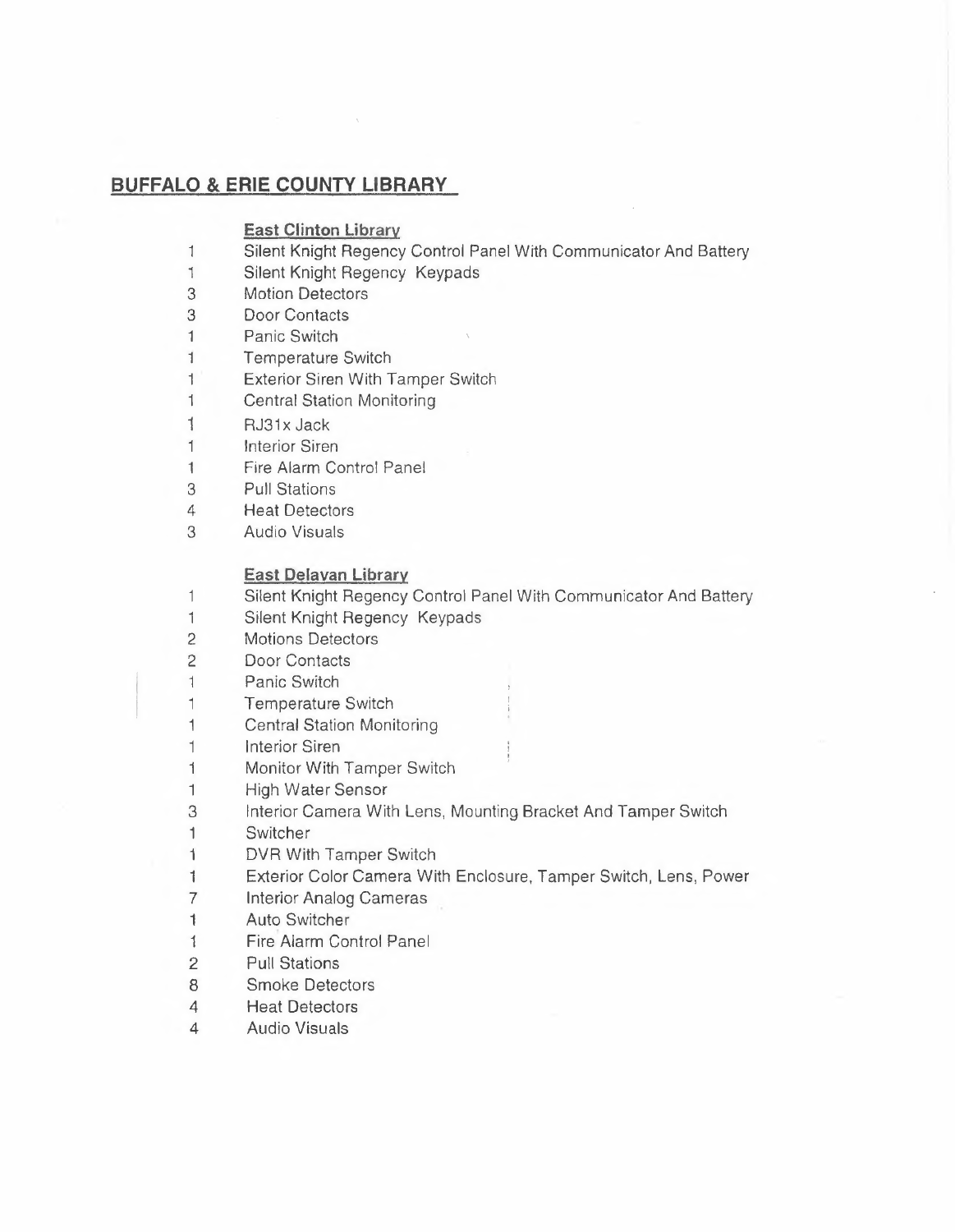#### **Niagara Library**

- 1 Silent Knight Regency Control Panel With Communicator And Battery
- 1 Silent Knight Regency Keypads
- 5 Motion Detectors
- 5 Door Contacts
- 1 Panic Switch
- 1 Temperature Switch
- $\mathbf{1}$ Exterior Siren With Tamper Switch
- $\mathbf{1}$ Central Station Monitoring
- 1 RJ31x Jack
- 1 Interior Siren
- 1 Fire Alarm Control Panel
- 4 Pull Stations
- 4 Heat Detectors
- 4 Audio Visuals

#### **North Park Library**

- 1 Vista 1288P
- 1 6160 Keypad
- 2 Motions Detectors
- $\overline{2}$ Door Contacts
- $\frac{1}{2}$ Panic Switch
	- Central Station Monitoring
- 1 RJ13x Jack
- Interior Siren
- 1 1 Fire Alarm Control Panel With Battery Backup And Municipal Connection
- 5 Smoke Detectors
- 2 Pull Stations
- 3 Audio Visuals
- 3 Visuals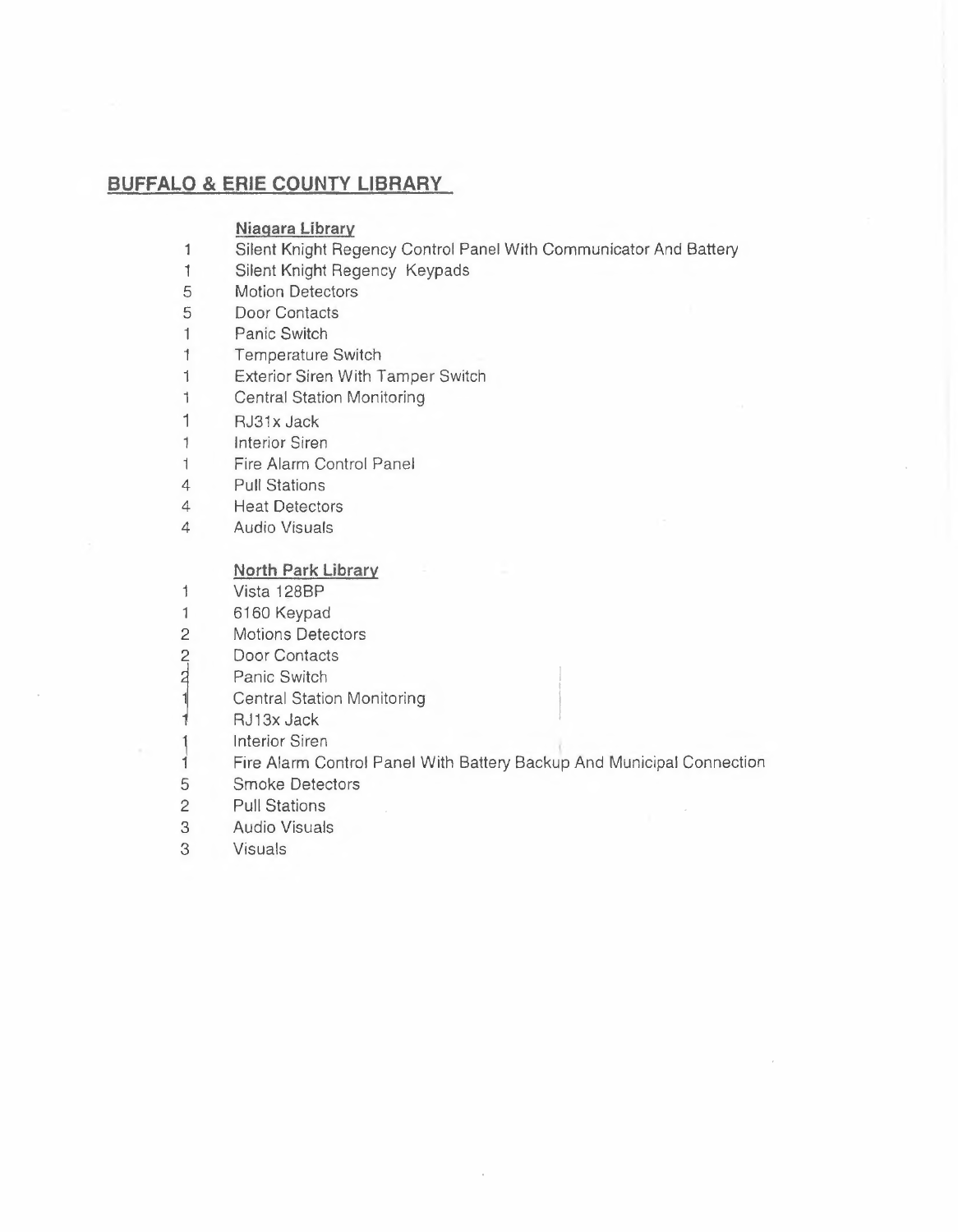## **Riverside Library**

- 1 Silent Knight Regency Control Panel With Communicator And Battery
- 1 Silent Knight Regency Keypads
- 3 Motion Detectors
- 7 Door Contacts
- 1 Panic Switch
- 1 Temperature Switch
- 1 Camera, Lens & Mount
- 1 Monitor
- 1 Central Station Monitoring
- 1 RJ31x Jack
- 1 Interior Siren
- 1 Fire Alarm/Voice Communication Control Panel<br>6 Smoke Detectors
- **Smoke Detectors**
- 5 Duct Detectors
- 5 Speaker Strobes<br>5 Pull Stations
- Pull Stations
- 1 Municipal Connections
- 1 Microphone

 $\epsilon$ 

- 2 Auxiliary Connections
- 1 Monitor
- 1 Camera Power
- 3 Interior Color Cameras
- 1 Exterior Color Camera